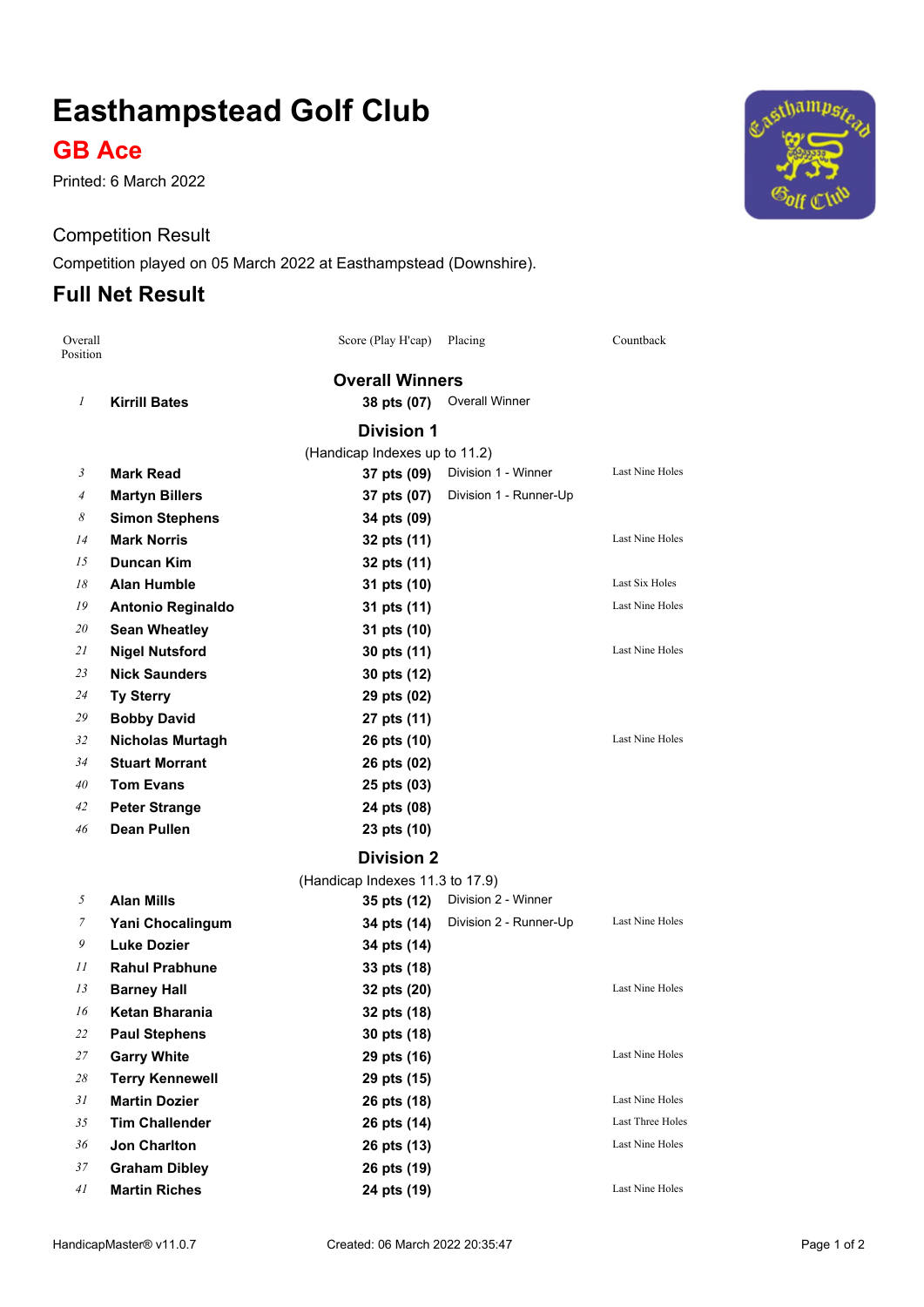| 43                       | <b>James R Saunders</b>  | 24 pts (17)                     |                        |                 |
|--------------------------|--------------------------|---------------------------------|------------------------|-----------------|
| 47                       | <b>Allan Bushell</b>     | 22 pts (16)                     |                        |                 |
|                          |                          | <b>Division 3</b>               |                        |                 |
|                          |                          | (Handicap Indexes 18.0 to 54.0) |                        |                 |
| 2                        | <b>Derrick Miles</b>     | 37 pts (21)                     | Division 3 - Winner    |                 |
| 6                        | <b>Joe Saunders</b>      | 35 pts (21)                     | Division 3 - Runner-Up |                 |
| 10                       | Lee Woods                | 33 pts (27)                     |                        | Last Nine Holes |
| 12                       | <b>Andrew Sansom</b>     | 33 pts (29)                     |                        |                 |
| 17                       | <b>Steve Cross</b>       | 31 pts (21)                     |                        |                 |
| 25                       | <b>Adam Brash</b>        | 29 pts (20)                     |                        | Last Nine Holes |
| 26                       | <b>Steve Hambly</b>      | 29 pts (23)                     |                        |                 |
| 30                       | <b>Graham Champion</b>   | 27 pts (32)                     |                        |                 |
| 33                       | <b>Julian David</b>      | 26 pts (21)                     |                        | Last Nine Holes |
| 38                       | <b>Barry Shackleton</b>  | 26 pts (20)                     |                        |                 |
| 39                       | <b>Warren Williams</b>   | 25 pts (22)                     |                        |                 |
| 44                       | David Loveday            | 24 pts (21)                     |                        |                 |
| 45                       | <b>Matthew Irving</b>    | 23 pts (22)                     |                        |                 |
| 48                       | <b>Gary Bishop</b>       | 18 pts (21)                     |                        |                 |
| $\overline{\phantom{a}}$ | <b>Richard Langley</b>   | 35 pts (27)                     | DQ: Rule 3.3b          |                 |
| $\overline{\phantom{a}}$ | <b>Andrew Strongolos</b> | 24 pts (22)                     | DQ: Rule 3.3b          |                 |
|                          | <b>David Eley</b>        | 28 pts (21)                     | DQ: Rule 3.3b          |                 |
|                          |                          |                                 |                        |                 |

Number of Cards Processed = 51 [Division 1 = 17, Division 2 = 16, Division 3 = 17]

#### **Notes:**

Nearest The Pin Hole 3 - Alan Humble Nearest The Pin Hole 7 - Nigel Nutsford Nearest The Pin Hole 14 - Steve Cross Nearest The Pin Hole 17 - Matthew Irving

Ineligible - Richard Lansley (Entry Fee Not Paid)

Late - Joe Saunders (2 shot penalty applied 1st hole) Late - Terry Kennewell (2 shot penalty applied 1st hole) Late - Allan Bushell (2 shot penalty applied 1st hole)

Playing For Handicap - Jason Sung Playing For Handicap - Andy Reid

GB Ace Champion - Andrew Sansom

### **Competition Format:**

Singles, Stableford competition. Handicap allowance: 95% of Course Handicap. Mixed Tee Competition: When separate tees are in use, the number of strokes received by some players is adjusted to allow for the differences in the course played. These adjustments are for competition ranking purposes only.

#### **Ties:**

Where a player is placed ahead of the following player in the results, based upon matching scorecards ('Countback'), the 'Countback' column documents the winning section of their scorecard.

#### **Disqualifications:**

**Rule Description**

3.3b Scoring, signing and returning score card.